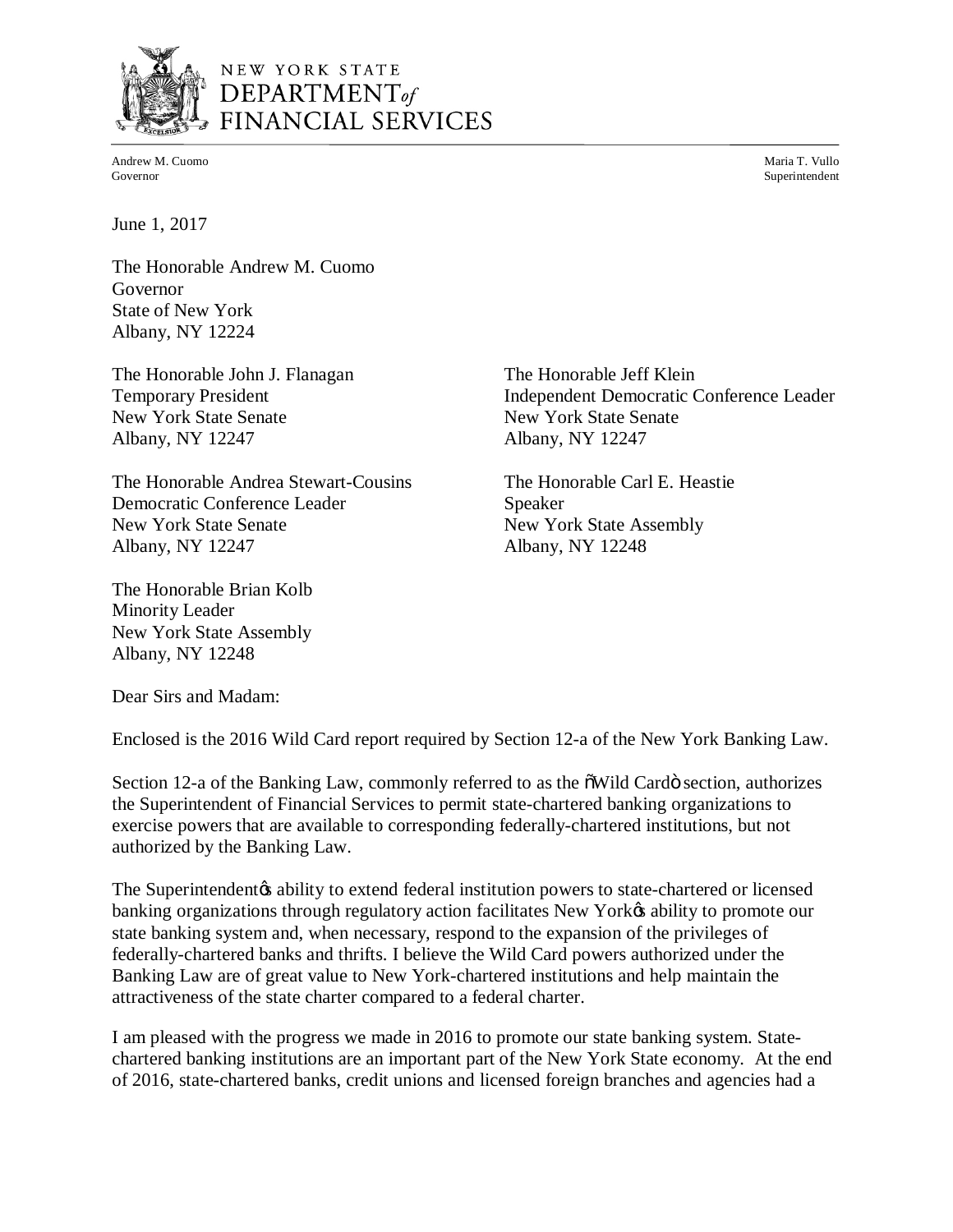total of 91,402 full-time employees, compared to 86,472 full-time employees at the end of 2015. Deposits grew to \$459.3 billion in 2016 from \$431.1 billion in 2015.

I hope you find the report informative and useful.

Sincerely,

Maria Z Vollo

Maria T. Vullo Superintendent of Financial Services

 cc: Senator Jesse Hamilton, Chair, Senate Banks Committee Senator James Sanders Jr., Ranking Member, Senate Banks Committee Assemblyman Kenneth Zebrowski, Chair, Assembly Banks Committee Assemblyman Steven McLaughlin, Ranking Member, Assembly Banks Committee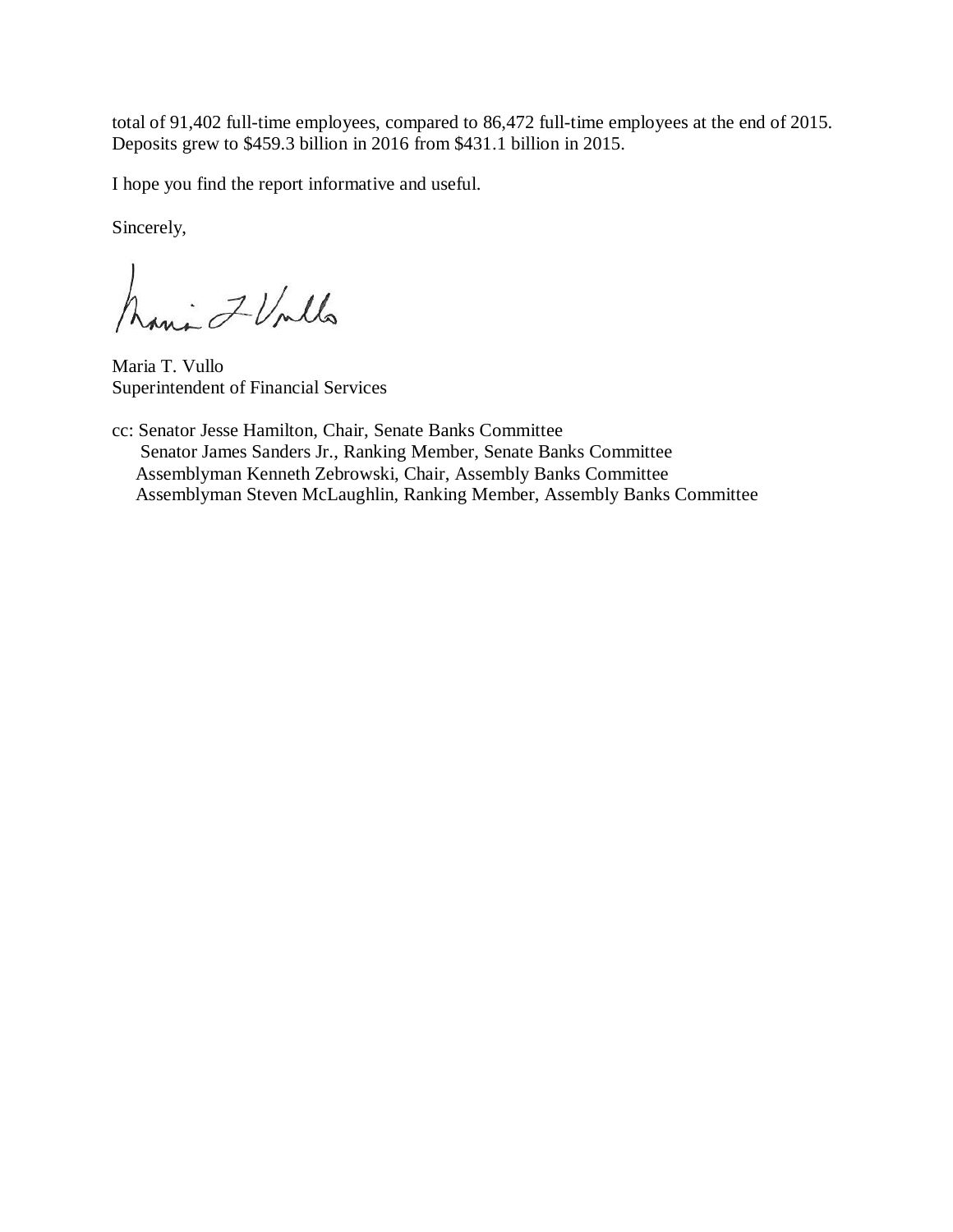

# Department of<br>Financial Services

 **2016 BANKING WILD CARD REPORT**  Maria T. Vullo, Superintendent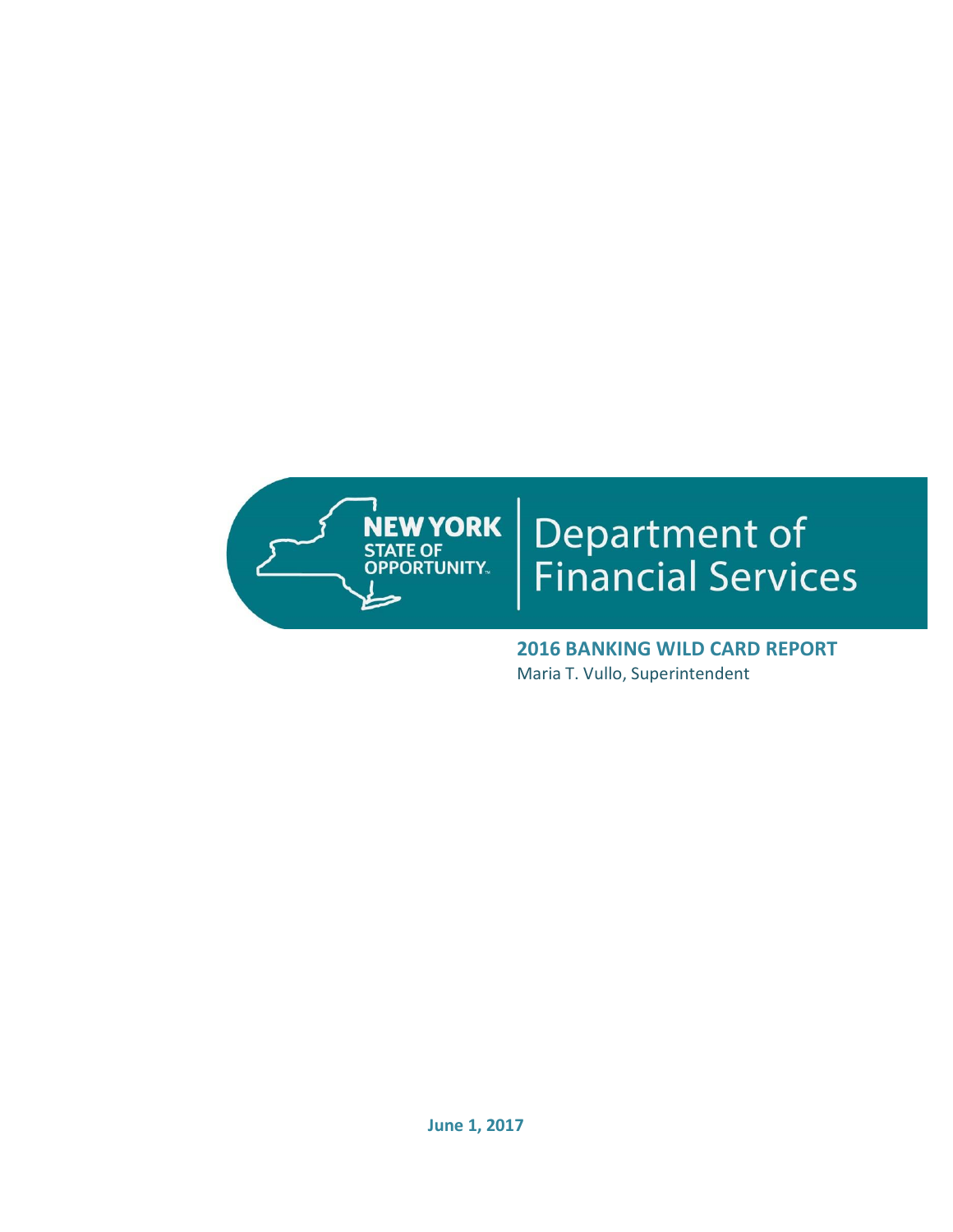| SECTION I: INSTITUTIONS RETAINED, ESTABLISHED, CONVERTED, ACQUIRED OR  |
|------------------------------------------------------------------------|
|                                                                        |
|                                                                        |
|                                                                        |
|                                                                        |
|                                                                        |
| SECTION III: TOTAL CHARTERED INSTITUTIONS AND DEPOSITS IN NEW YORK*  6 |
|                                                                        |
|                                                                        |
|                                                                        |
|                                                                        |
|                                                                        |
| SECTION V: NEW YORK STATE-CHARTERED BANKING ORGANIZATIONS  10          |
|                                                                        |
|                                                                        |
|                                                                        |
|                                                                        |
|                                                                        |
|                                                                        |
| SECTION VI: WILD CARD AUTHORIZATIONS APPROVED IN 2016  15              |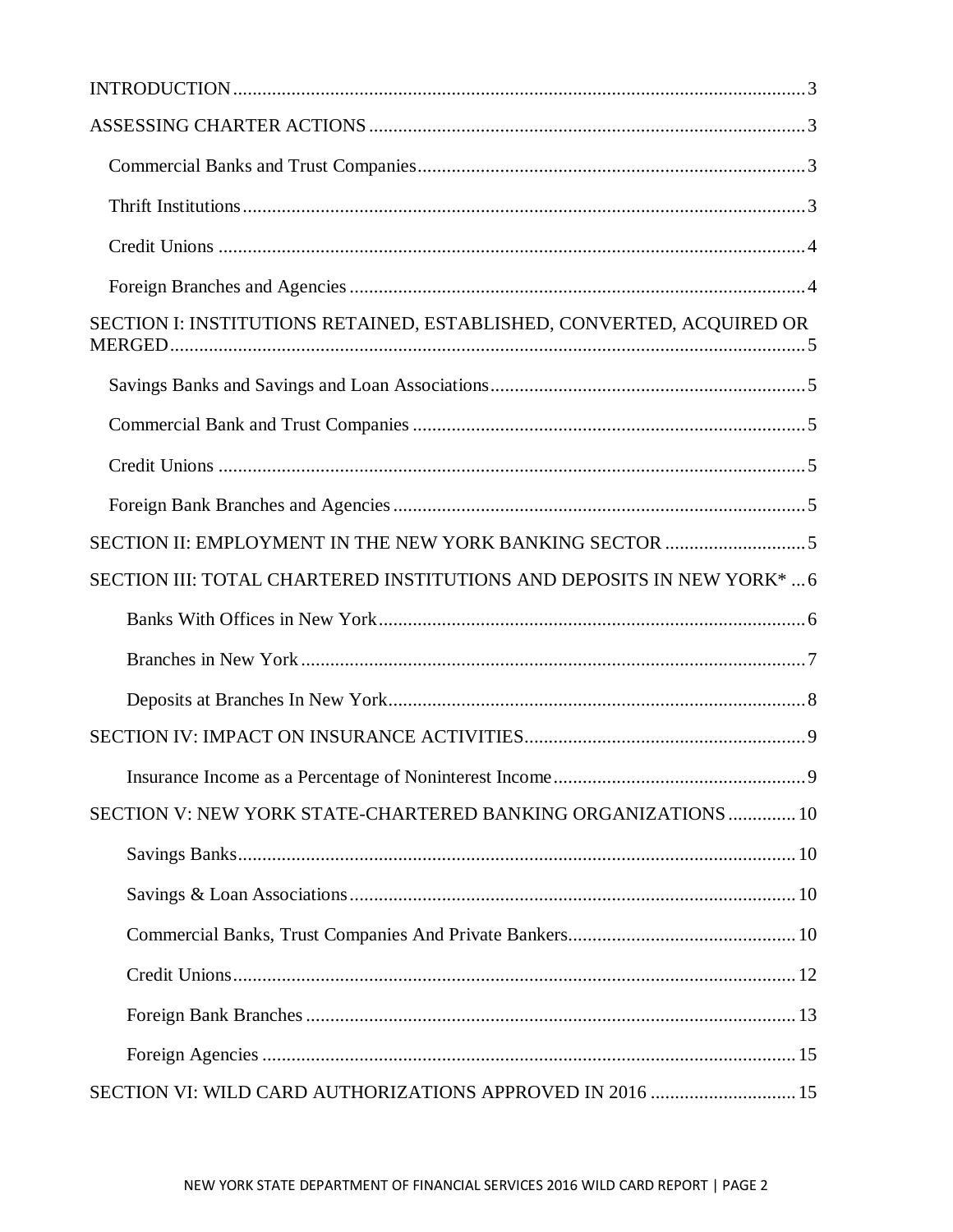# **INTRODUCTION**

 The Department of Financial Services (DFS) supervises and regulates approximately 1,500 banking institutions with assets totaling more than \$2.6 trillion. These include 90 state-chartered banks, 83 foreign branches, 10 foreign agencies, 16 credit unions, 380 licensed financial services companies, as well as 7,600 mortgage loan originators and servicers, along with other banking entities.

 In 2016, DFS engaged in a disciplined effort to promote our state banking charter, and the results show that our state banking system is strong and growing. The banking system in the United States permits all banking institutions, including banks, trust companies, thrift institutions, credit unions and branches of non-U.S. banks, to choose to operate under either a federal or state charter or license<sup>1</sup>. The purpose of the Wild Card authority is to allow the Superintendent of Financial Services to react quickly when changes in federal statutes, regulations or interpretations grant powers to federally-chartered institutions that state-chartered institutions do not enjoy. In such event, the Superintendent may authorize one or more state-chartered banking organizations of the same type to exercise the same powers.

# **ASSESSING CHARTER ACTIONS**

## **Commercial Banks and Trust Companies**

 Existing federal laws have made state charters more favorable. For example, the Dodd-Frank Wall Street Reform and Consumer Protection Act (i) is intended to limit the ability of the Comptroller of the Currency to preempt state law, (ii) specifically precludes preemption for subsidiaries and affiliates of banks, and (iii) makes clear that State consumer protection laws may go beyond the rules established by the Consumer Financial Protection Bureau. The Dodd-Frank Act has lessened the attractiveness of federal banking charters as a lever to preempt state laws, and increased the importance of factors other than preemption. As a result, the Superintendent to ability to grant Wild Card authorizations remains as the federal charter. important because the Wild Card powers enable the state charter to provide the same banking powers

 From January 1, 2011 to December 31, 2016, five commercial banks converted from a federal charter to a state charter. In the same period, five state-chartered banks merged into federally-chartered banks, three state-chartered banks merged into non-New York state-chartered banks, two state-chartered banks merged into non-bank institutions, one state-chartered bank merged into another state-chartered bank, two state-chartered banks surrendered their deposit insurance with one voluntarily liquidating its assets and the other becoming a state-chartered non-deposit trust company.

 At December 31, 2016, there were 66 commercial banks and trust companies with total assets of \$713,777,512,000.

# **Thrift Institutions**

<u>.</u>

 The Home Owners Loan Act, which governs federal thrift banking activities, provided for broad preemption of state laws affecting banking activities. Thus, persons interested in forming a thrift

<sup>&</sup>lt;sup>1</sup> DFS also supervises non-depository institutions, which are not banks and therefore are not subject to the dual banking system.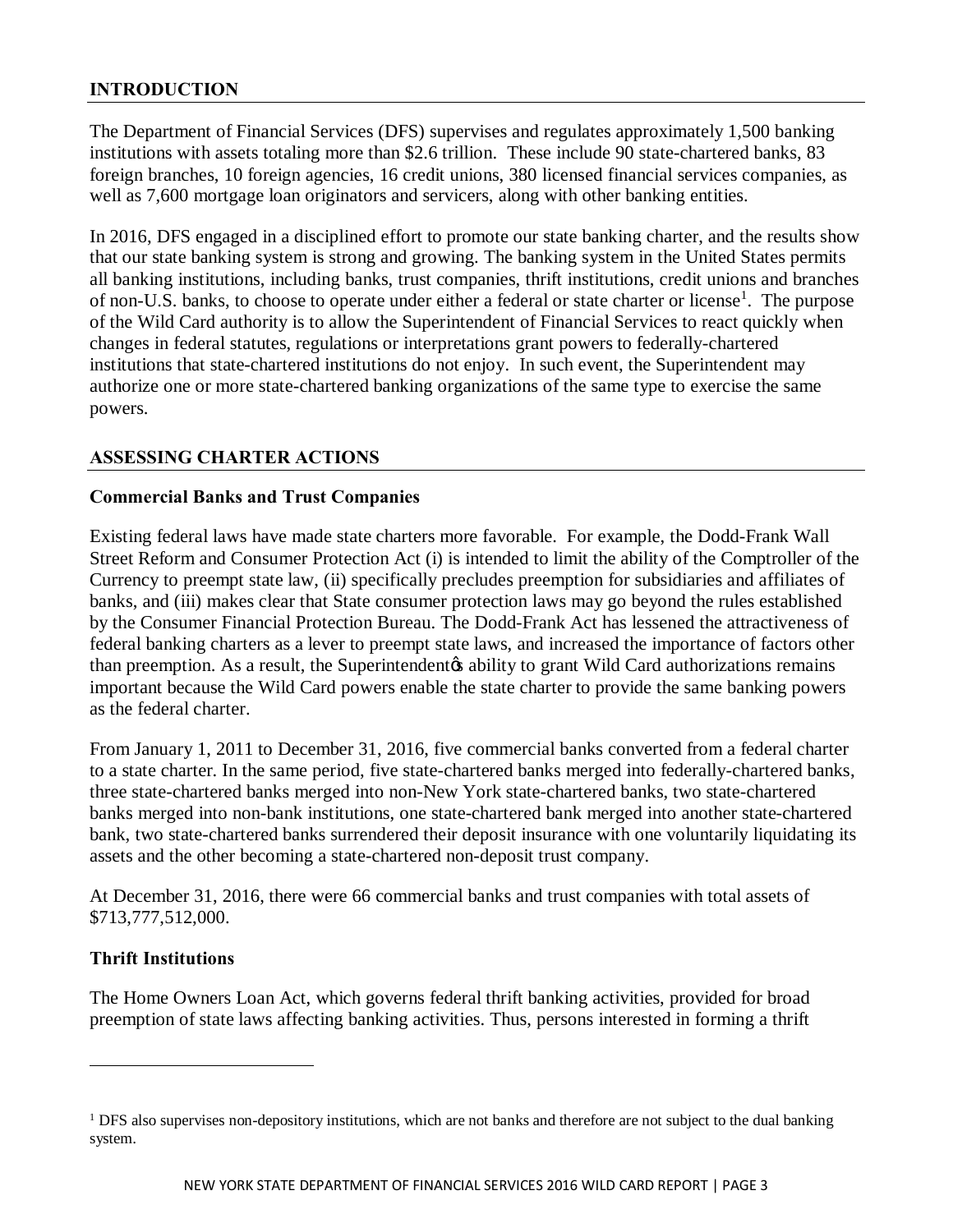institution, even if they had no intention ever to engage in interstate banking activities, may have had the view that the federal thrift charter provided greater flexibility in the conduct of banking activities even with the existence of a Wild Card law applicable to state thrift institutions. On the other hand, the provisions of the Dodd-Frank Act abolishing the Office of Thrift Supervision and transferring its functions relating to federal savings associations to the Office of the Comptroller of the Currency may have reduced the relative attractiveness of a federal thrift charter.

 From January 1, 2011 to December 31, 2016, seven thrift institutions converted from a federal charter to a state charter. Two state-chartered thrift institutions have since merged with and into two other state-chartered institutions; one into a thrift institution and the other into a commercial bank. In the same time period, one state-chartered thrift institution merged into a federally-chartered commercial bank.

There were 21 state-chartered thrifts at the end of 2016 with total assets of \$84,610,196,000.

# **Credit Unions**

 In New York, at year-end 2016, there were 16 state-chartered credit unions with assets of \$7,669,045,661 and 346 federally-chartered credit unions with \$69,188,897,000 in assets.

 New York has taken steps to address the growth in federally-chartered credit unions, and, as a result, the Department has advocated that federally-chartered credit unions consider converting to a state charter. One federally-chartered credit union converted to state charter in 2014 and later merged with and into another state-chartered credit union.

 In appreciation of the significant role that New York State-chartered credit unions play in providing financial services to their members and communities, Governor Cuomo signed legislation in 2015 that allows credit unions to expand their field of membership by combining employer, trade association, and community groups into a single field of membership. The law, which amended Section 451-a of the New York Banking law, provides New York credit unions with the opportunity to significantly expand their membership and serve the broader public.

 New York law also provides that, in considering applications, the Superintendent of DFS shall consider a credit uniongs record and history of serving underserved areas, as well as low and moderate- income individuals within the communities it currently serves, and its commitment to serving those communities in the future.

 DFS fully supports consumer access to financial services and urges credit unions to provide valuable services to communities across New York. DFS encourages all credit unions to take advantage of New York law to provide financial services to all New Yorkers and will conduct timely reviews of all applications by new or existing credit unions seeking to be chartered by New York State.

 During 2016, one state-chartered credit union merged into a federally-chartered credit union and another surrendered its license.

# **Foreign Branches and Agencies**

 Branches and agencies of foreign banks have found New York an attractive place to be licensed, despite the existence of a federal licensing option. At year-end 1996, there were 49 such State-licensed branches and agencies in New York with total assets of \$43.0 billion. As of year-end 2016, there were 97 such State-licensed bank branches and agencies in New York with total assets of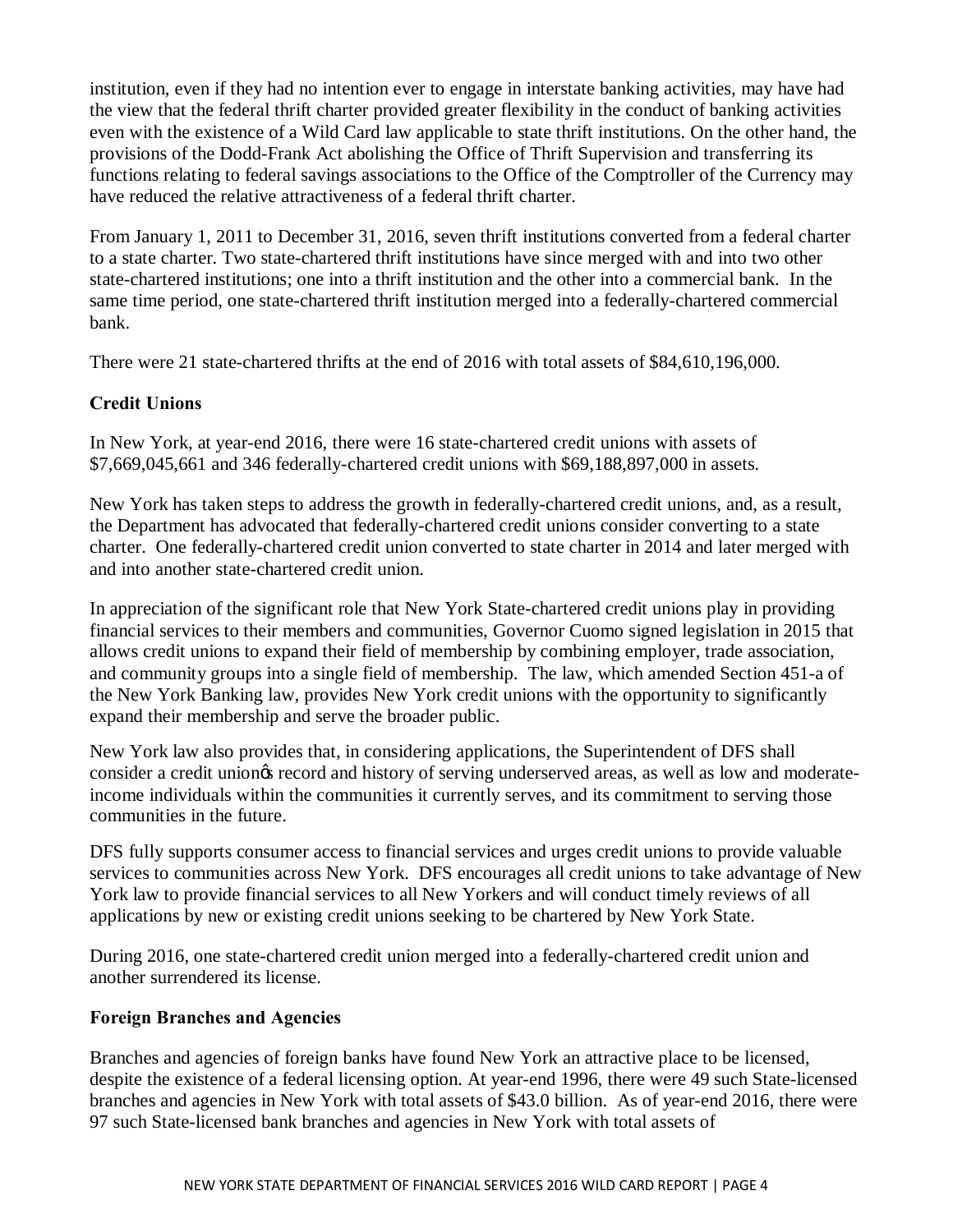\$1,696,746,426,000 and 28 federally-licensed bank branches and agencies with \$290,258,413,000 in total assets.

# **Branch Openings**

 There were 43 branch openings of New York State-chartered banking institutions in 2016. Through June 2016, the total number of branches was 1,198, up from 1,196 in 2015.

# **MERGED SECTION I: INSTITUTIONS RETAINED, ESTABLISHED, CONVERTED, ACQUIRED OR**

# **MERGED Savings Banks and Savings and Loan Associations**

 • Pathfinder Bank merged into state-chartered Pathfinder Commercial Bank and subsequently operated under the name Pathfinder Bank, a commercial bank, as of May 31, 2016.

There were 21 state-chartered savings banks as of December 31, 2016.

## **Commercial Bank and Trust Companies**

 • Mitsubishi UFJ Trust & Banking Corporation (U.S.A.) surrendered its FDIC insurance and voluntarily liquidated its assets as of September 19, 2016.

There were 66 state-chartered commercial banks and trust companies on December 31, 2016.

# **Credit Unions**

- Encompass Niagara Credit Union surrendered its license effective December 1, 2016.
- • Montauk Credit Union merged into a New York-headquartered, federally-chartered credit union effective March 31, 2016.

There were 16 state-chartered credit unions on December 31, 2016.

# **Foreign Bank Branches and Agencies**

- • Taiwan Business Bank, Ltd. established a new state licensed branch effective September 1, 2016.
- Nordea Bank AB (publ) established a new state licensed branch effective November 29, 2016.
- $\acute{E}$  Banco Industrial de Venezuela, C.A. surrendered its license effective May 10, 2016.
- $\acute{E}$  Depfa Bank plc surrendered its license effective September 2, 2016.
- Haitong Bank, S.A. surrendered its license effective March 16, 2016.

There were 97 state-licensed foreign branches and agencies on December 31, 2016.

# **SECTION II: EMPLOYMENT IN THE NEW YORK BANKING SECTOR**

 New York has seen employment growth in state-chartered institutions in 2016. At the end of 2016, state-chartered banks, credit unions and licensed foreign branches and agencies had a total of 91,402 full-time employees compared to 86,472 full-time employees at the end of 2015.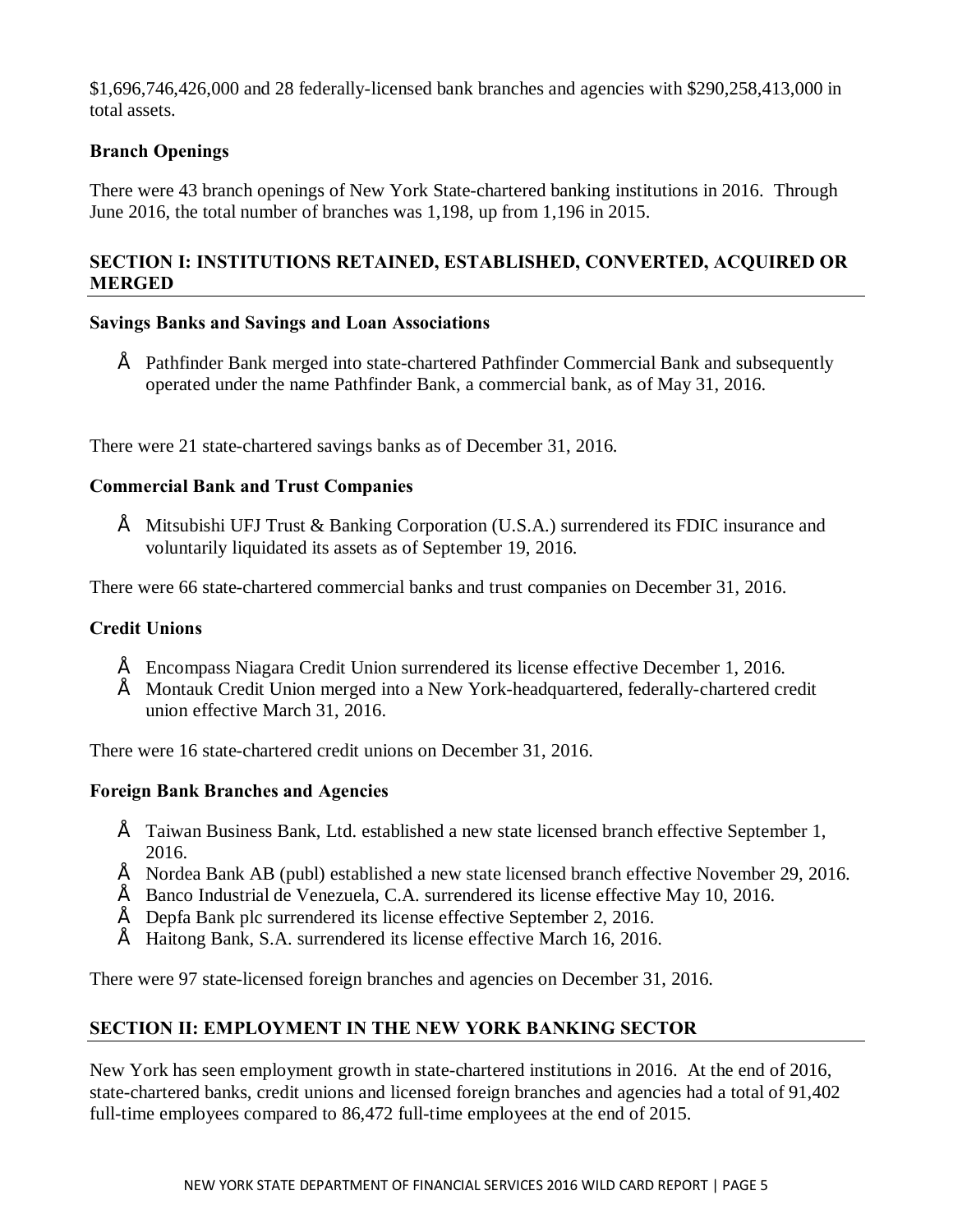#### SECTION III: TOTAL CHARTERED INSTITUTIONS AND DEPOSITS IN NEW YORK\*

 \*All data reported in this section was tabulated as of June 30, 2016, to be consistent with deposit data from the FDIC.

| <b>State of</b><br><b>Headquarters</b> | <b>Federally-Chartered</b><br><b>Commercial Banks</b><br>and Trusts | Federally-<br><b>Chartered</b><br><b>Thrifts</b> | Non-NY<br>State-<br><b>Chartered</b> | <b>NY State-</b><br><b>Chartered</b> | <b>Total</b>            |
|----------------------------------------|---------------------------------------------------------------------|--------------------------------------------------|--------------------------------------|--------------------------------------|-------------------------|
| AR                                     | $\mathbf 0$                                                         | $\pmb{0}$                                        | $\mathbf{1}$                         | $\pmb{0}$                            | $\mathbf{1}$            |
| ${\sf CA}$                             | $\overline{2}$                                                      | $\pmb{0}$                                        | 8                                    | $\pmb{0}$                            | 10                      |
| CT                                     | $\overline{3}$                                                      | $\mathbf 1$                                      | $\mathbf 1$                          | $\pmb{0}$                            | 5                       |
| DE                                     | $\overline{4}$                                                      | $\pmb{0}$                                        | $\pmb{0}$                            | $\pmb{0}$                            | $\overline{\mathbf{4}}$ |
| FL                                     | $\overline{2}$                                                      | $\mathbf 1$                                      | $\boldsymbol{0}$                     | $\boldsymbol{0}$                     | $\overline{\mathbf{3}}$ |
| GA                                     | $\mathbf{1}$                                                        | $\pmb{0}$                                        | $\pmb{0}$                            | $\pmb{0}$                            | $\mathbf{1}$            |
| IL                                     | $\pmb{0}$                                                           | $\pmb{0}$                                        | $\overline{2}$                       | $\pmb{0}$                            | $\overline{2}$          |
| MA                                     | $\pmb{0}$                                                           | $\pmb{0}$                                        | $\mathbf 1$                          | $\boldsymbol{0}$                     | $\mathbf{1}$            |
| $NC$                                   | $\mathbf{1}$                                                        | $\pmb{0}$                                        | $\pmb{0}$                            | $\pmb{0}$                            | $\mathbf{1}$            |
| NJ                                     | $\overline{3}$                                                      | $\mathbf 1$                                      | 6                                    | $\pmb{0}$                            | 10                      |
| <b>NV</b>                              | $\pmb{0}$                                                           | $\pmb{0}$                                        | $\mathbf 1$                          | $\pmb{0}$                            | $\mathbf{1}$            |
| <b>NY</b>                              | 35                                                                  | 26                                               | $\pmb{0}$                            | 87                                   | 148                     |
| OH                                     | $\overline{2}$                                                      | $\pmb{0}$                                        | $\boldsymbol{0}$                     | $\pmb{0}$                            | $\overline{2}$          |
| $\mathsf{PA}$                          | $\mathbf{1}$                                                        | $\pmb{0}$                                        | $\overline{7}$                       | $\boldsymbol{0}$                     | 8                       |
| RI                                     | $\mathbf{1}$                                                        | $\pmb{0}$                                        | $\pmb{0}$                            | $\boldsymbol{0}$                     | $\mathbf{1}$            |
| SD                                     | $\overline{2}$                                                      | $\pmb{0}$                                        | $\boldsymbol{0}$                     | $\pmb{0}$                            | $\overline{2}$          |
| TX                                     | $\mathbf 1$                                                         | $\pmb{0}$                                        | $\mathbf 1$                          | $\pmb{0}$                            | $\overline{2}$          |
| VA                                     | $\overline{2}$                                                      | $\boldsymbol{0}$                                 | $\pmb{0}$                            | $\pmb{0}$                            | $\overline{2}$          |
| <b>Total</b>                           | 60                                                                  | 29                                               | 28                                   | 87                                   | 204                     |

#### **BANKS WITH OFFICES IN NEW YORK**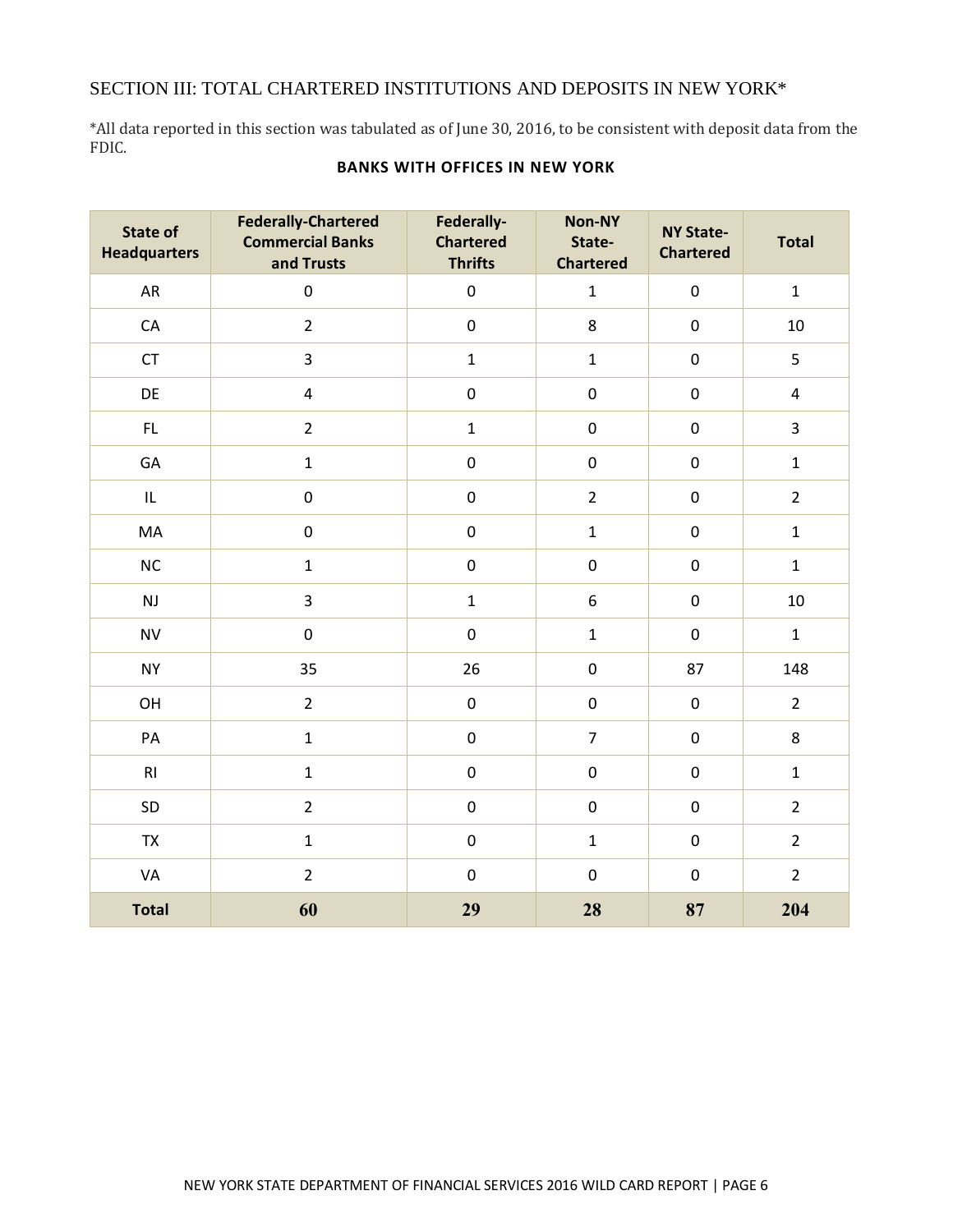#### **BRANCHES IN NEW YORK**

| <b>State of</b><br><b>Headquarters</b> | <b>Federally-Chartered</b><br><b>Commercial Banks</b><br>and Trusts | Federally-<br><b>Chartered</b><br><b>Thrifts</b> | <b>Non-NY State-</b><br><b>Chartered</b> | <b>NY State-</b><br><b>Chartered</b> | <b>Total</b>   |
|----------------------------------------|---------------------------------------------------------------------|--------------------------------------------------|------------------------------------------|--------------------------------------|----------------|
| AR                                     | $\boldsymbol{0}$                                                    | $\pmb{0}$                                        | $\mathbf 1$                              | $\pmb{0}$                            | $\mathbf 1$    |
| CA                                     | 3                                                                   | $\boldsymbol{0}$                                 | 40                                       | $\pmb{0}$                            | 43             |
| CT                                     | 111                                                                 | $\mathbf 1$                                      | $\boldsymbol{6}$                         | $\pmb{0}$                            | 118            |
| DE                                     | 342                                                                 | $\pmb{0}$                                        | $\pmb{0}$                                | $\pmb{0}$                            | 342            |
| $\mathsf{FL}$                          | $\overline{7}$                                                      | $\mathbf 1$                                      | $\boldsymbol{0}$                         | $\pmb{0}$                            | 8              |
| GA                                     | $\mathbf 1$                                                         | $\boldsymbol{0}$                                 | $\pmb{0}$                                | $\pmb{0}$                            | $\mathbf 1$    |
| $\mathsf{IL}$                          | $\pmb{0}$                                                           | $\pmb{0}$                                        | $\overline{2}$                           | $\pmb{0}$                            | $\overline{2}$ |
| MA                                     | $\boldsymbol{0}$                                                    | $\boldsymbol{0}$                                 | 43                                       | $\pmb{0}$                            | 43             |
| NC                                     | 309                                                                 | $\pmb{0}$                                        | $\pmb{0}$                                | $\pmb{0}$                            | 309            |
| NJ                                     | 44                                                                  | $\overline{2}$                                   | 41                                       | $\pmb{0}$                            | 87             |
| <b>NV</b>                              | $\boldsymbol{0}$                                                    | $\boldsymbol{0}$                                 | $\mathbf 1$                              | $\pmb{0}$                            | $\mathbf 1$    |
| <b>NY</b>                              | 809                                                                 | 305                                              | $\pmb{0}$                                | 1,198                                | 2,312          |
| OH                                     | 990                                                                 | $\pmb{0}$                                        | $\pmb{0}$                                | $\pmb{0}$                            | 990            |
| PA                                     | $\overline{3}$                                                      | $\boldsymbol{0}$                                 | 28                                       | $\pmb{0}$                            | 31             |
| RI                                     | 147                                                                 | $\boldsymbol{0}$                                 | $\pmb{0}$                                | $\pmb{0}$                            | 147            |
| SD                                     | 328                                                                 | $\pmb{0}$                                        | $\boldsymbol{0}$                         | $\pmb{0}$                            | 328            |
| <b>TX</b>                              | 16                                                                  | $\pmb{0}$                                        | $\mathbf 1$                              | $\pmb{0}$                            | 17             |
| VA                                     | 387                                                                 | $\boldsymbol{0}$                                 | $\pmb{0}$                                | $\pmb{0}$                            | 387            |
| <b>Total</b>                           | 3,497                                                               | 309                                              | 163                                      | 1,198                                | 5,167          |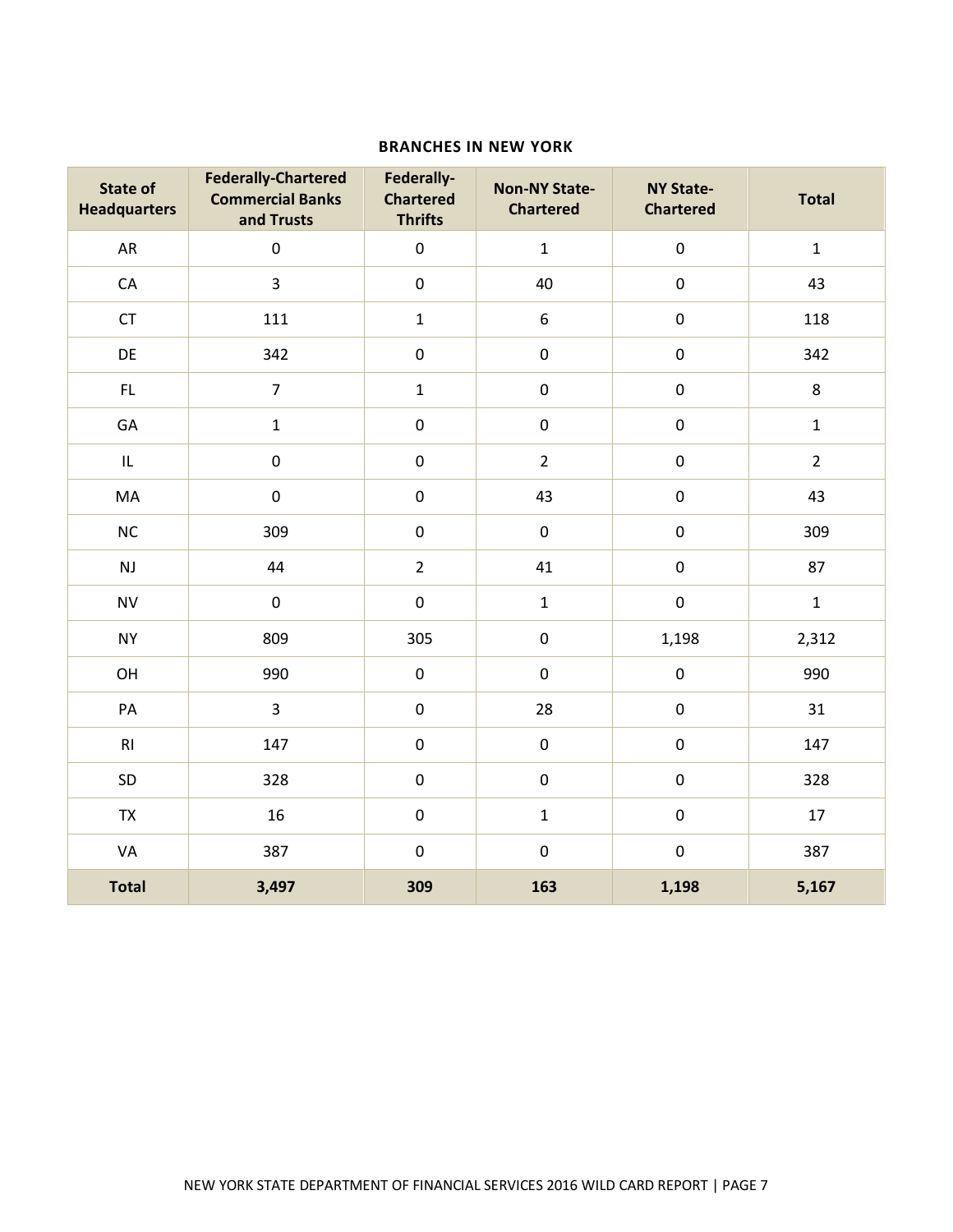| <b>State of</b><br><b>Headquarters</b> | <b>Federally-Chartered</b><br><b>Commercial Banks and</b><br><b>Trusts</b> | Federally-<br><b>Chartered</b><br><b>Thrifts</b> | <b>Non-NY State-</b><br><b>Chartered</b> | <b>NY State-</b><br><b>Chartered</b> | <b>Total</b>  |
|----------------------------------------|----------------------------------------------------------------------------|--------------------------------------------------|------------------------------------------|--------------------------------------|---------------|
| AR                                     | $\pmb{0}$                                                                  | $\boldsymbol{0}$                                 | 420,164                                  | $\pmb{0}$                            | 420,164       |
| CA                                     | 7,335,501                                                                  | $\pmb{0}$                                        | 15,140,692                               | $\pmb{0}$                            | 22,476,193    |
| <b>CT</b>                              | 3,879,272                                                                  | 54,977                                           | 312,072                                  | $\boldsymbol{0}$                     | 4,246,321     |
| DE                                     | 46,370,903                                                                 | $\pmb{0}$                                        | $\pmb{0}$                                | $\pmb{0}$                            | 46,370,903    |
| FL.                                    | 3,551,187                                                                  | 70,435                                           | $\pmb{0}$                                | $\boldsymbol{0}$                     | 3,621,622     |
| GA                                     | $\pmb{0}$                                                                  | $\boldsymbol{0}$                                 | $\pmb{0}$                                | $\mathbf 0$                          | $\pmb{0}$     |
| IL                                     | $\mathbf 0$                                                                | $\boldsymbol{0}$                                 | 292,795                                  | $\pmb{0}$                            | 292,795       |
| MA                                     | $\boldsymbol{0}$                                                           | $\boldsymbol{0}$                                 | 1,748,712                                | $\pmb{0}$                            | 1,748,712     |
| <b>NC</b>                              | 84,586,874                                                                 | $\boldsymbol{0}$                                 | $\pmb{0}$                                | $\pmb{0}$                            | 84,586,874    |
| NJ                                     | 3,563,986                                                                  | 65,252                                           | 2,220,357                                | $\pmb{0}$                            | 5,849,595     |
| <b>NV</b>                              | $\pmb{0}$                                                                  | $\boldsymbol{0}$                                 | 1,133                                    | $\boldsymbol{0}$                     | 1,133         |
| <b>NY</b>                              | 103,996,561                                                                | 20,788,210                                       | $\pmb{0}$                                | 334,471,632                          | 459,256,403   |
| OH                                     | 556,043,790                                                                | $\boldsymbol{0}$                                 | $\pmb{0}$                                | $\boldsymbol{0}$                     | 556,043,790   |
| PA                                     | 5,901,410                                                                  | $\pmb{0}$                                        | 2,141,013                                | $\boldsymbol{0}$                     | 8,042,423     |
| RI                                     | 8,576,284                                                                  | $\pmb{0}$                                        | $\pmb{0}$                                | $\pmb{0}$                            | 8,576,284     |
| SD                                     | 135,086,194                                                                | $\pmb{0}$                                        | $\boldsymbol{0}$                         | $\pmb{0}$                            | 135,086,194   |
| <b>TX</b>                              | 21,079                                                                     | $\boldsymbol{0}$                                 | 171                                      | $\pmb{0}$                            | 21,250        |
| VA                                     | 160,352,479                                                                | $\boldsymbol{0}$                                 | $\pmb{0}$                                | $\pmb{0}$                            | 160,352,479   |
| <b>TOTAL</b>                           | 1,119,265,520                                                              | 20,978,874                                       | 22,277,109                               | 334,471,632                          | 1,496,993,135 |

#### **DEPOSITS AT BRANCHES IN NEW YORK**

 For information regarding the total assets of New York-chartered banking institutions see the Department of Financial Services Annual Report.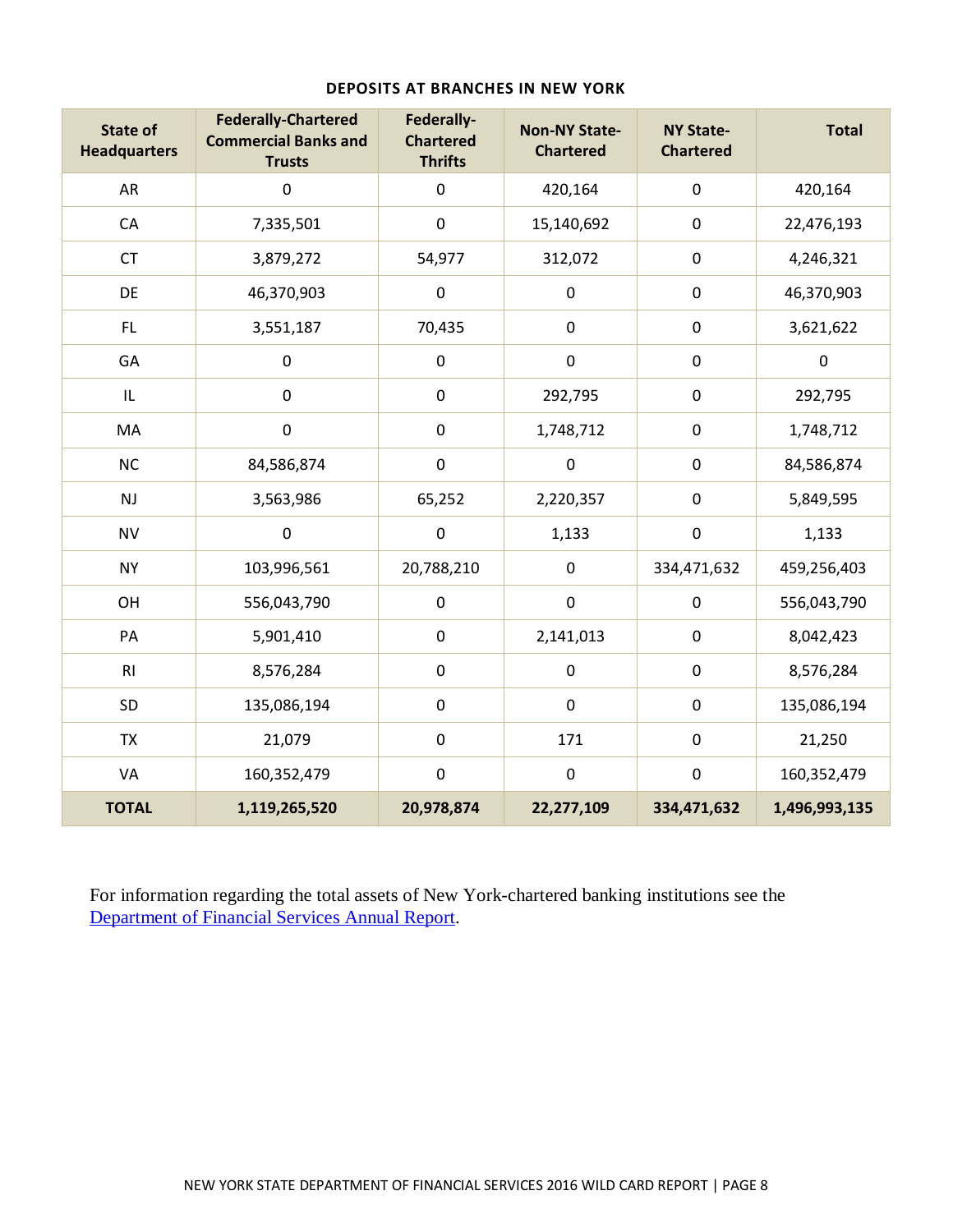# **SECTION IV: IMPACT ON INSURANCE ACTIVITIES**

Section 12-a(7)(a) of the Banking Law promotes the important policy of functional regulation of bank insurance sales activities. Banks, trust companies, savings banks, and savings and loan associations exercise such powers subject to regulation by the Department and pursuant to all insurance laws, rules and regulations.

and regulations.<br>For the calendar year 2016, a total of 25 New York State-chartered banking institutions reported income from insurance activities. As indicated in previous Wild Card Reports, the dollar level of income realized from these activities tends to be modest for both large and small institutions, but for certain institutions, it represented a large portion of total non-interest income. The table below provides a summary of insurance income for New York state-chartered banking institutions.

| <b>Insurance Income</b><br><b>Share of</b><br><b>Noninterest Income</b>                         | <b>Total</b>   | <b>Total</b>   | Less Than \$1 Billion<br>in Assets |                | <b>Greater Than \$1 Billion</b><br>in Assets |          |  |
|-------------------------------------------------------------------------------------------------|----------------|----------------|------------------------------------|----------------|----------------------------------------------|----------|--|
|                                                                                                 | 2016           | 2015           | 2016                               | 2015           | 2016                                         | 2015     |  |
| 0.00%                                                                                           | 60             | 63             | 40                                 | 45             | 20                                           | 18       |  |
| .01% to 5.00%                                                                                   | 18             | 20             | 10                                 | 10             | 8                                            | 10       |  |
| 5.01% to 10.00%                                                                                 | $\overline{2}$ | 0              | 0                                  | $\Omega$       | $\overline{2}$                               | $\Omega$ |  |
| 10.01% to 15.00%                                                                                | $\mathbf{0}$   | $\mathbf 0$    | 0                                  | $\Omega$       | $\mathbf 0$                                  | $\Omega$ |  |
| 15.01% to 20.00%                                                                                | $\overline{2}$ | 0              | 1                                  | $\Omega$       | 1                                            | $\Omega$ |  |
| 20.01% to 40.00%                                                                                | $\overline{2}$ | 3              | $\overline{2}$                     | 3              | $\mathbf 0$                                  | $\Omega$ |  |
| 40.01% or more                                                                                  | $\mathbf{1}$   | $\mathbf{1}$   | 0                                  | $\Omega$       | 1                                            | 1        |  |
| N/A                                                                                             | $\overline{2}$ | $\overline{2}$ | $\overline{2}$                     | $\overline{2}$ | $\mathbf 0$                                  | $\Omega$ |  |
| <b>Total</b>                                                                                    | 87             | 89             | 55                                 | 60             | 32                                           | 29       |  |
| Limited Purnose Trust Companies, Foreign Branches (with FDIC), Foreign Branches (not with FDIC) |                |                |                                    |                |                                              |          |  |

#### **INSURANCE INCOME AS A PERCENTAGE OF NONINTEREST INCOME**

 Limited Purpose Trust Companies, Foreign Branches (with FDIC), Foreign Branches (not with FDIC), Foreign Agencies, Private Bankers and Credit Unions do not report insurance revenue.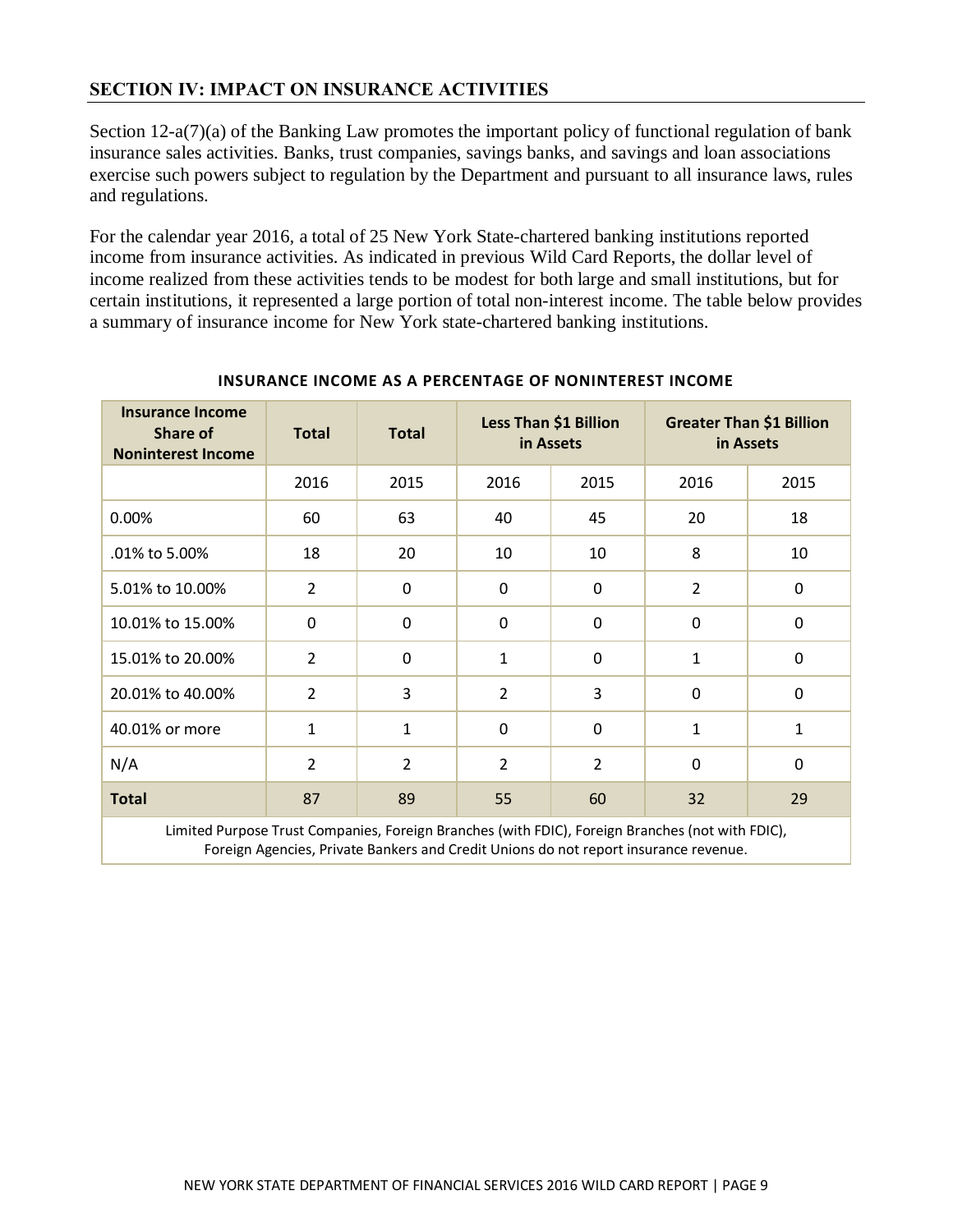# **SECTION V: NEW YORK STATE-CHARTERED BANKING ORGANIZATIONS**

| <b>Apple Bank for Savings</b>        |
|--------------------------------------|
| <b>Cross County Savings Bank</b>     |
| Dime Community Bank (Change of name) |
| <b>Elmira Savings Bank</b>           |
| <b>Emigrant Bank</b>                 |
| <b>Fairport Savings Bank</b>         |
| <b>First Central Savings Bank</b>    |
| <b>Fulton Savings Bank</b>           |
| New York Community Bank              |
| NorthEast Community Bank             |
| Pioneer Savings Bank                 |
| <b>PCSB Bank</b>                     |
| <b>Rhinebeck Bank</b>                |
| <b>Ridgewood Savings Bank</b>        |
| <b>Rondout Savings Bank</b>          |
| Sawyer Savings Bank                  |
| The North Country Savings Bank       |
| <b>Ulster Savings Bank</b>           |
| <b>Watertown Savings Bank</b>        |
| Total: 19                            |

#### **SAVINGS BANKS**

#### **SAVINGS & LOAN ASSOCIATIONS**

| Gouverneur Savings and Loan Association |
|-----------------------------------------|
| Medina Savings and Loan Association     |
| Total: 2                                |

#### **COMMERCIAL BANKS, TRUST COMPANIES AND PRIVATE BANKERS**

| <b>Adirondack Bank</b>                       |
|----------------------------------------------|
| Alden State Bank                             |
| Alma Bank                                    |
| <b>Alpine Capital Bank</b>                   |
| <b>Amalgamated Bank</b>                      |
| Amerasia Bank                                |
| <b>American Community Bank</b>               |
| American Stock Transfer & Trust Company, LLC |
| Anthos Trust Company, LLC                    |
| Banco Popular North America                  |
| Bank Leumi USA                               |
| Bank of Akron                                |
| <b>Bank of Cattaraugus</b>                   |
| <b>Bank of Holland</b>                       |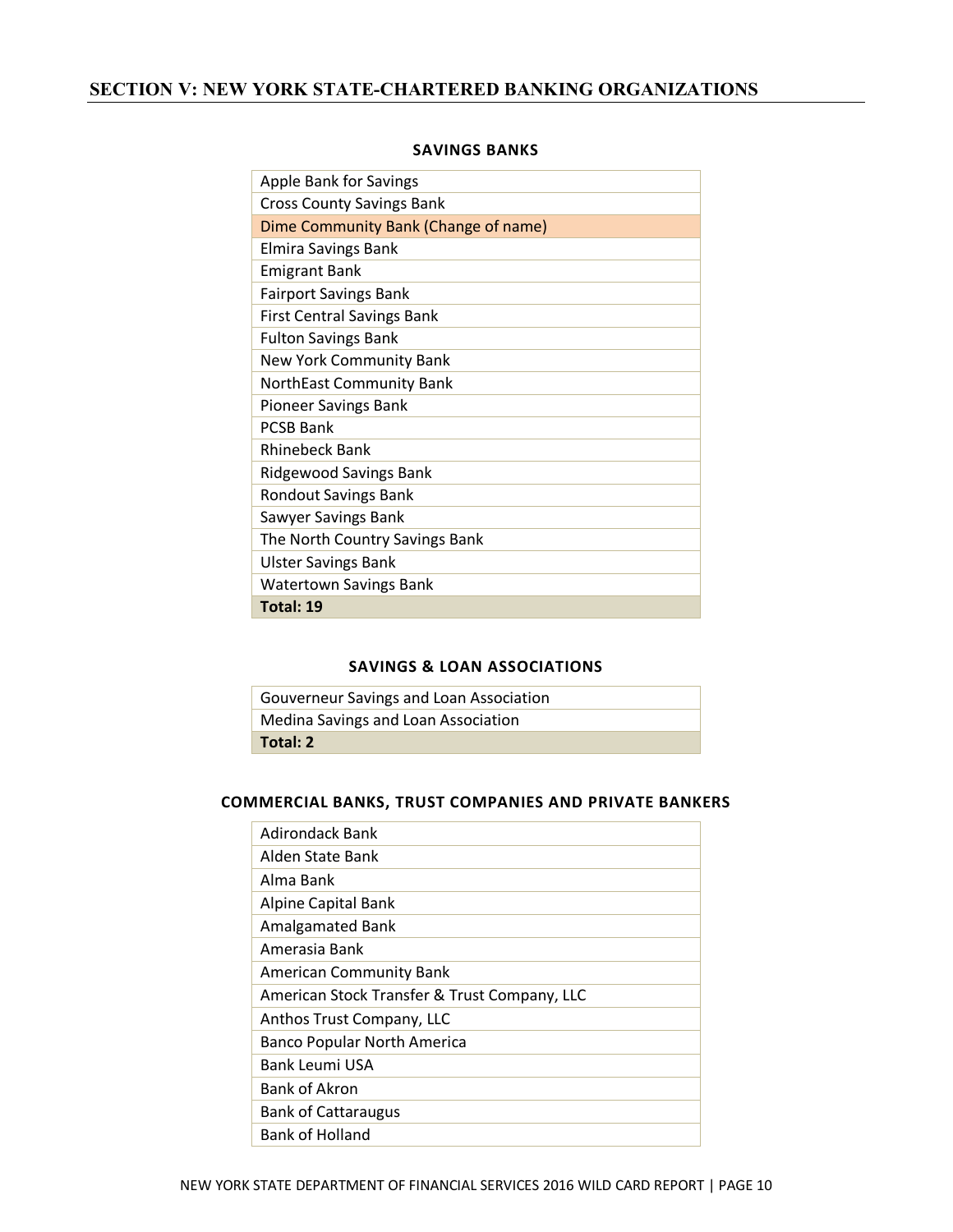| <b>Bank of Millbrook</b>                                      |
|---------------------------------------------------------------|
| <b>Bank of Richmondville</b>                                  |
| <b>Bank of Utica</b>                                          |
| Brown Brothers Harriman & Co.                                 |
| Catskill Hudson Bank                                          |
| <b>Cattaraugus County Bank</b>                                |
| <b>Chemung Canal Trust Company</b>                            |
| <b>Citizens Bank of Cape Vincent</b>                          |
| Continental Stock Transfer & Trust Company                    |
| <b>Country Bank</b>                                           |
| Deutsche Bank Trust Company Americas                          |
| <b>Emigrant Mercantile Bank</b>                               |
| <b>Empire State Bank</b>                                      |
| <b>Fiduciary Trust Company International</b>                  |
| <b>First American International Bank</b>                      |
| <b>Five Star Bank</b>                                         |
| <b>Flushing Bank</b>                                          |
| Gemini Trust Company, LLC                                     |
| Genesee Regional Bank                                         |
| <b>Genesee Valley Trust Company</b>                           |
| <b>Global Bank</b>                                            |
| <b>Gold Coast Bank</b>                                        |
| Goldman Sachs Bank USA                                        |
| <b>Greater Hudson Bank</b>                                    |
| <b>Greene County Commercial Bank</b>                          |
| <b>Habib American Bank</b>                                    |
| <b>Hanover Community Bank</b>                                 |
| Interaudi Bank                                                |
| <b>Israel Discount Bank of New York</b>                       |
| <b>Jeff Bank</b>                                              |
| Law Debenture Trust Company of New York                       |
| Mahopac Bank                                                  |
| Manufacturers and Traders Trust Company (MET Bank)            |
| Market Street Trust Company                                   |
| Metropolitan Commercial Bank                                  |
| Mizuho Bank (USA)                                             |
| Mizuho Trust & Banking Co. USA                                |
| <b>New York Commercial Bank</b>                               |
| New York Life Trust Company                                   |
| <b>NewBank</b>                                                |
| OFI Global Trust Company                                      |
| Orange Bank & Trust Company (Name Change)                     |
| Pathfinder Bank (Name Change)                                 |
| Paxos Trust Company, LLC (Name Change)                        |
|                                                               |
|                                                               |
| <b>PCSB Commercial Bank</b><br><b>Pioneer Commercial Bank</b> |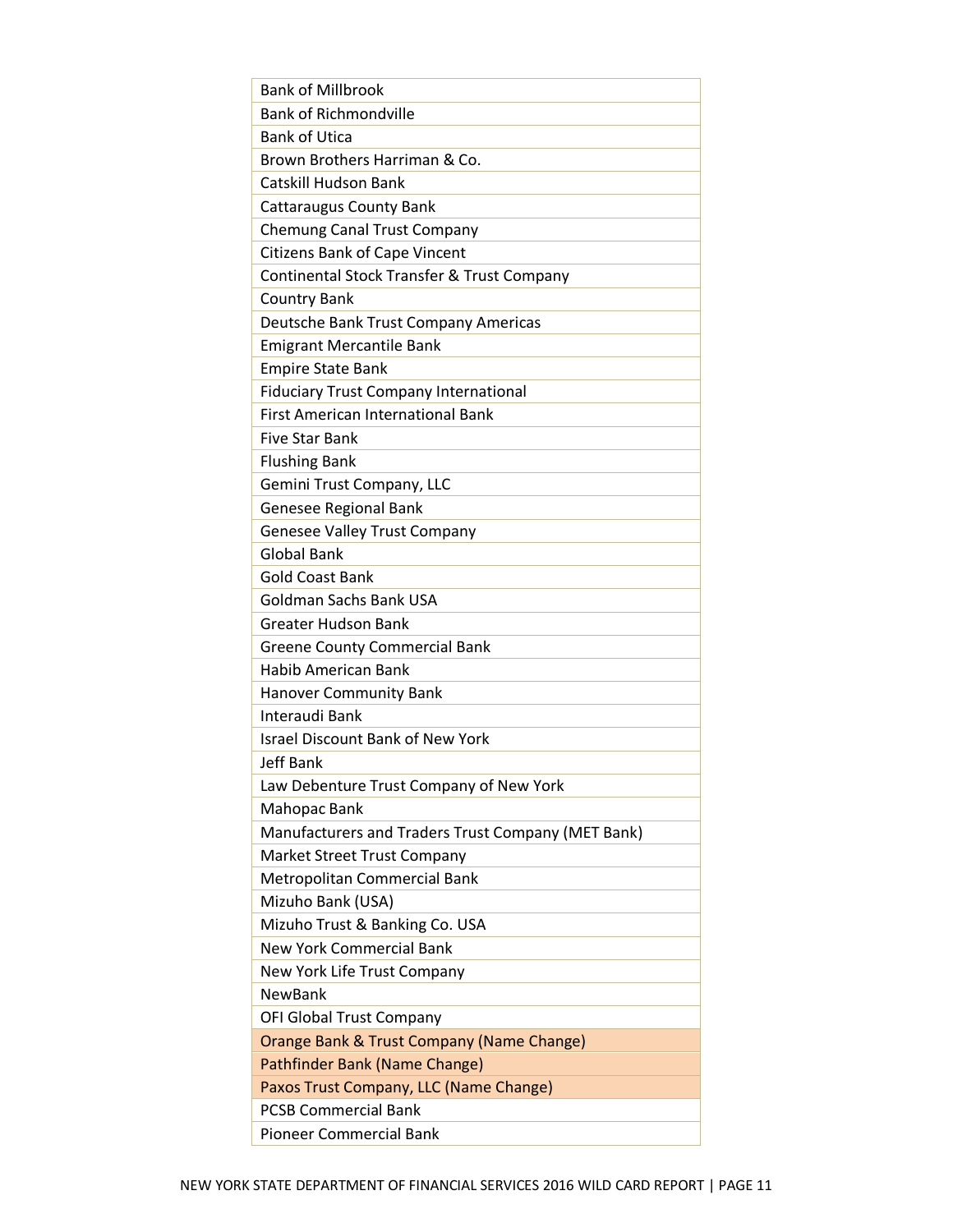| Savoy Bank                      |
|---------------------------------|
| Shinhan Bank America            |
| Signature Bank                  |
| Solvay Bank                     |
| <b>Spring Bank</b>              |
| <b>Steuben Trust Company</b>    |
| The Adirondack Trust Company    |
| The Bank of Castile             |
| The Bank of New York Mellon     |
| The Berkshire Bank              |
| The Depository Trust Company    |
| The Warehouse Trust Company LLC |
| The Westchester Bank            |
| Tioga State Bank                |
| <b>Tompkins Trust Company</b>   |
| <b>United Orient Bank</b>       |
| <b>USNY Bank</b>                |
| <b>Victory State Bank</b>       |
| Woori America Bank              |
| <b>WSB Municipal Bank</b>       |
| Total: 80                       |

#### **CREDIT UNIONS**

| AmeriCU Credit Union                                     |
|----------------------------------------------------------|
| Branch 6000 NALC Credit Union                            |
| <b>Buffalo Service Credit Union</b>                      |
| <b>CFCU Community Credit Union</b>                       |
| Directors Choice Credit Union                            |
| Empire Branch 36 National Association of Letter Carriers |
| Credit Union                                             |
| Erie County Employees Credit Union                       |
| Hudson River Community Credit Union                      |
| Jamestown Post Office Employees' Credit Union            |
| Melrose Credit Union                                     |
| <b>Municipal Credit Union</b>                            |
| Newspaper Employees Credit Union                         |
| The Niagara Frontier Federal Employees Credit Union      |
| Norton-Troy Employees Credit Union                       |
| Progressive Credit Union                                 |
| Yonkers Postal Employees Credit Union                    |
| Total: 16                                                |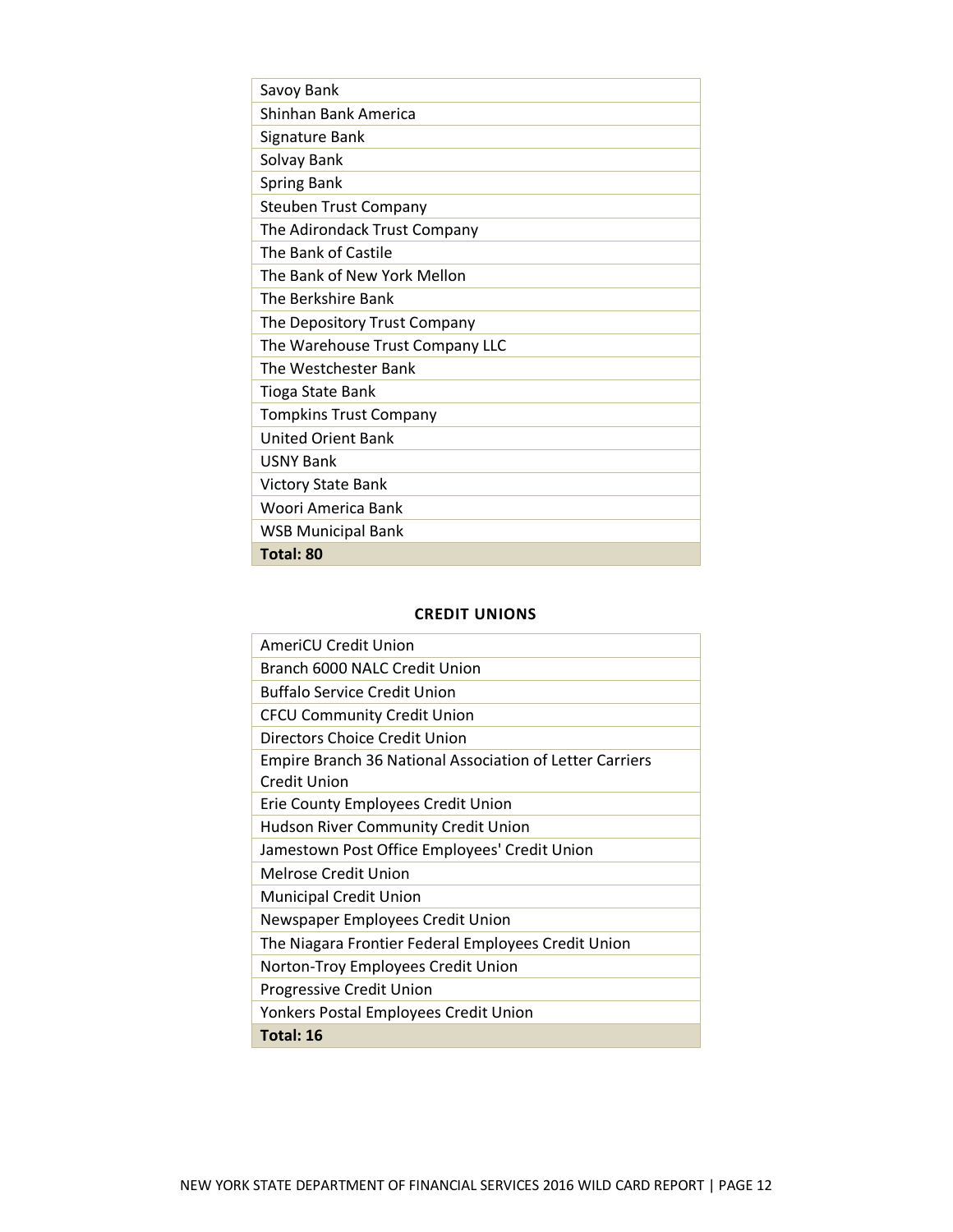#### **FOREIGN BANK BRANCHES**

| Agricultural Bank of China Limited                     |
|--------------------------------------------------------|
| Allied Irish Banks, p.l.c.                             |
| Banca Monte dei Paschi di Siena S.p.A.                 |
| Banco Bilbao Vizcaya Argentaria, S.A.                  |
| Banco de La Nacion Argentina                           |
| Banco Del Estado de Chile                              |
| Banco do Brasil, S.A.                                  |
| Banco Popular de Puerto Rico                           |
| Banco Santander, S.A.                                  |
| Bank Hapoalim B.M.                                     |
| Bank Hapoalim B.M. Plaza Br                            |
| <b>Bank of Baroda</b>                                  |
| <b>Bank of India</b>                                   |
| <b>Bank of Montreal</b>                                |
| Bank of Scotland plc                                   |
| <b>Bank of Taiwan</b>                                  |
| <b>Barclays Bank PLC</b>                               |
| <b>BNP Paribas</b>                                     |
| <b>BNP Paribas Fortis</b>                              |
| Caixa Geral de Depositos, S.A.                         |
| Canadian Imperial Bank of Commerce                     |
| Canara Bank                                            |
| Chang Hwa Commercial Bank, Ltd.                        |
| China Construction Bank Corporation                    |
| China Merchants Bank Co., Ltd.                         |
| CTBC Bank Co. Ltd.                                     |
| Commerzbank Aktiengesellschaft                         |
| Cooperatieve Centrale Raiffeisen- Boerenleenbank B.A., |
| <b>Rabobank Nederland</b>                              |
| Credit Agricole Corporate and Investment Bank          |
| Credit Industriel et Commercial                        |
| <b>Credit Suisse AG</b>                                |
| Deutsche Bank AG                                       |
| Dexia Credit Local                                     |
| <b>DNB Bank ASA</b>                                    |
| DZ Bank AG Deutsche Zentral-Genossenschaftsbank        |
| First Commercial Bank, Ltd.                            |
| <b>Habib Bank Limited</b>                              |
| Industrial and Commercial Bank of China Limited        |
| <b>Industrial Bank of Korea</b>                        |
| Intesa Sanpaolo S.p.A.                                 |
| Itau Unibanco S.A.                                     |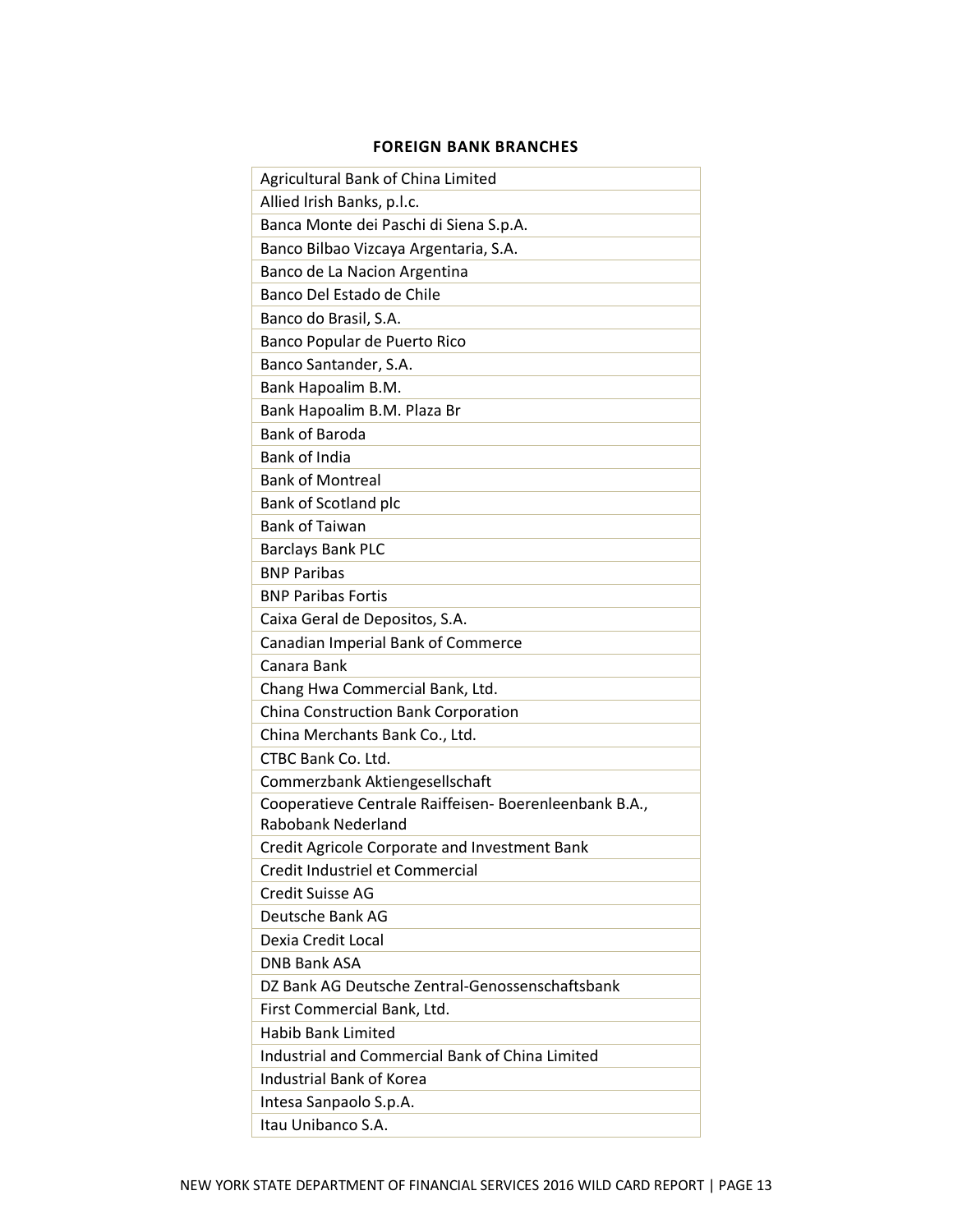| <b>KBC Bank N.V.</b>                             |
|--------------------------------------------------|
| <b>Kookmin Bank</b>                              |
| Land Bank of Taiwan Co., Ltd.                    |
| Landesbank Baden - Wurttemberg                   |
| Landesbank Hessen - Thuringen Girozentrale       |
| Lloyds Bank plc                                  |
| Malayan Banking Berhad                           |
| Mashreg Bank psc                                 |
| Mega International Commercial Bank Co., Ltd.     |
| Mitsubishi UFJ Trust and Banking Corporation     |
| Mizuho Bank, Ltd.                                |
| <b>National Bank of Canada</b>                   |
| National Bank of Egypt                           |
| National Bank of Pakistan                        |
| <b>Natixis</b>                                   |
| NongHyup Bank                                    |
| Norddeutsche Landesbank Girozentrale             |
| Nordea Bank AB (publ) (New Charter)              |
| Nordea Bank Finland Plc                          |
| <b>Philippine National Bank</b>                  |
| Portigon AG                                      |
| Shinhan Bank                                     |
| Skandinaviska Enskilda Banken                    |
| Societe Generale                                 |
| <b>Standard Chartered Bank</b>                   |
| <b>State Bank of India</b>                       |
| Sumitomo Mitsui Banking Corporation              |
| Svenska Handelsbanken AB                         |
| Swedbank AB                                      |
| T.C. Ziraat Bankasi                              |
| The Bank of Tokyo - Mitsubishi UFJ, Ltd.         |
| Taiwan Business Bank, Ltd. (New Charter)         |
| Taiwan Cooperative Bank, Ltd.                    |
| The Chiba Bank, Ltd.                             |
| The Gunma Bank, Ltd.                             |
| The Korea Development Bank                       |
| The Norinchukin Bank                             |
| The Shizuoka Bank, Ltd.                          |
| The Shoko Chukin Bank                            |
| Sumitomo Mitsui Trust Bank Limited (Name Change) |
| Turkiye Vakiflar Bankasi T.A.O.                  |
| <b>UniCredit Bank AG</b>                         |
| UniCredit S.p.A.                                 |
| <b>United Bank Limited</b>                       |
| Total: 85                                        |